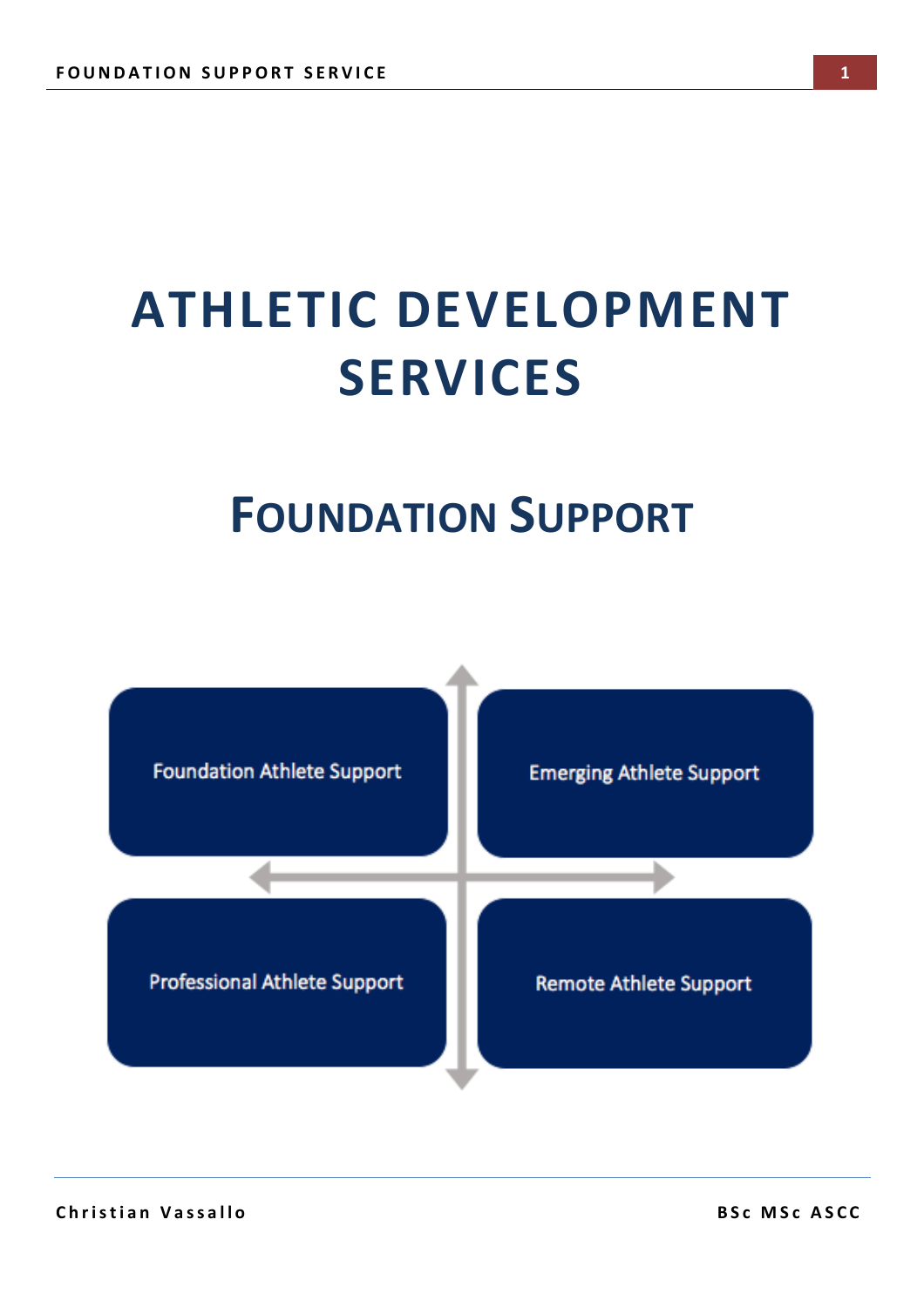Please find outlined in this document an overview of the services on offer for:

#### **Foundation Support Service**

Should you require further clarification on anything written here please do not hesitate to contact me.

Many thanks,

Christian Vassallo

CVagatt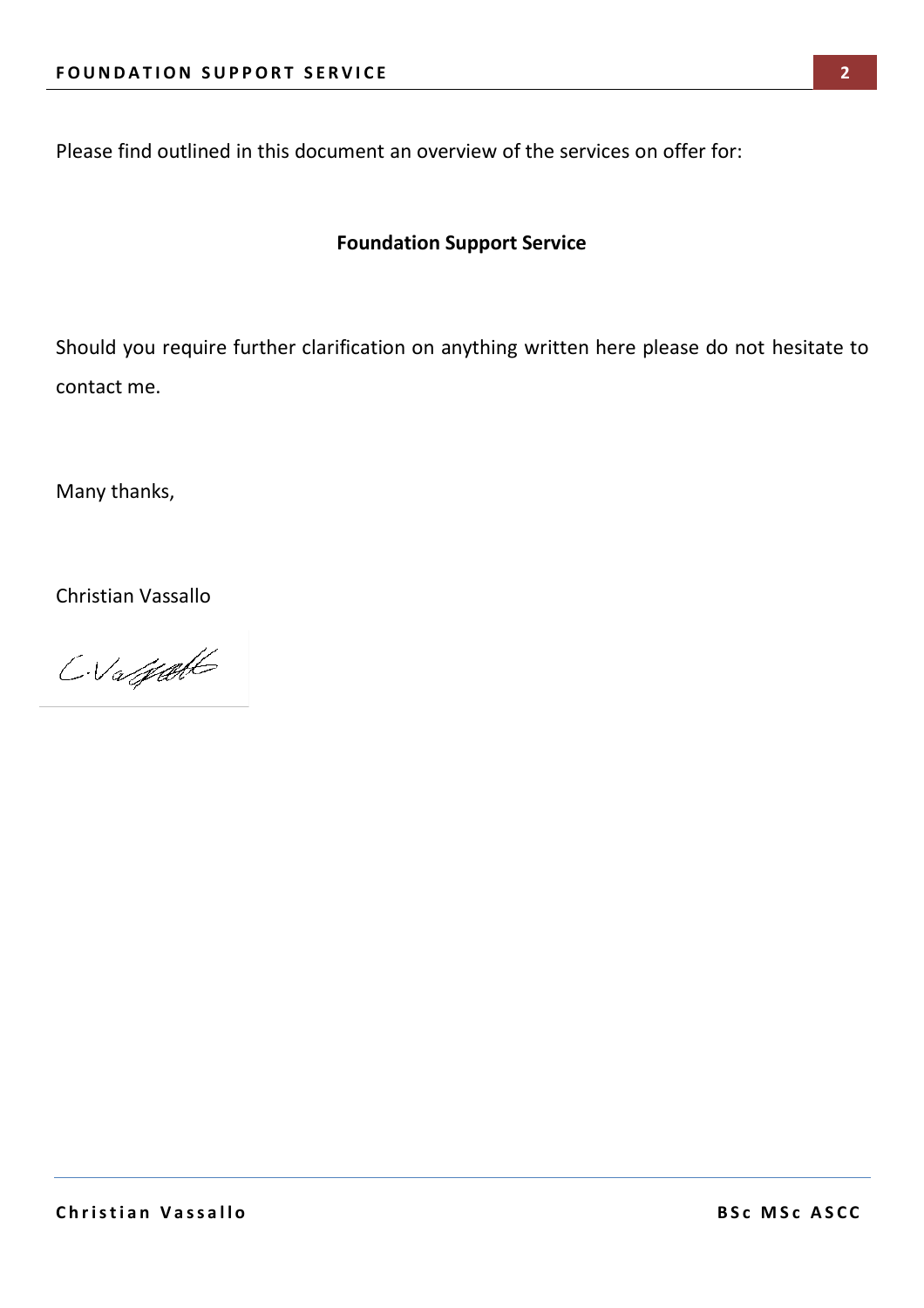| <b>SERVICE OVERVIEW</b>               |                                                                                                                |  |
|---------------------------------------|----------------------------------------------------------------------------------------------------------------|--|
| <b>SERVICE</b>                        | <b>DESCRIPTION</b>                                                                                             |  |
| <b>FOUNDATION</b><br>PROGRAMME DESIGN | 4-6 week Programme<br><b>Strength &amp; Mobility Programme</b><br><b>Weekly Planner</b><br>Follow-up Programme |  |
| PRACTICAL SESSION DELIVERY            | 60-90 minute session<br>Gym and/or Pitch-based<br>Post-session debrief & Personalised feedback                 |  |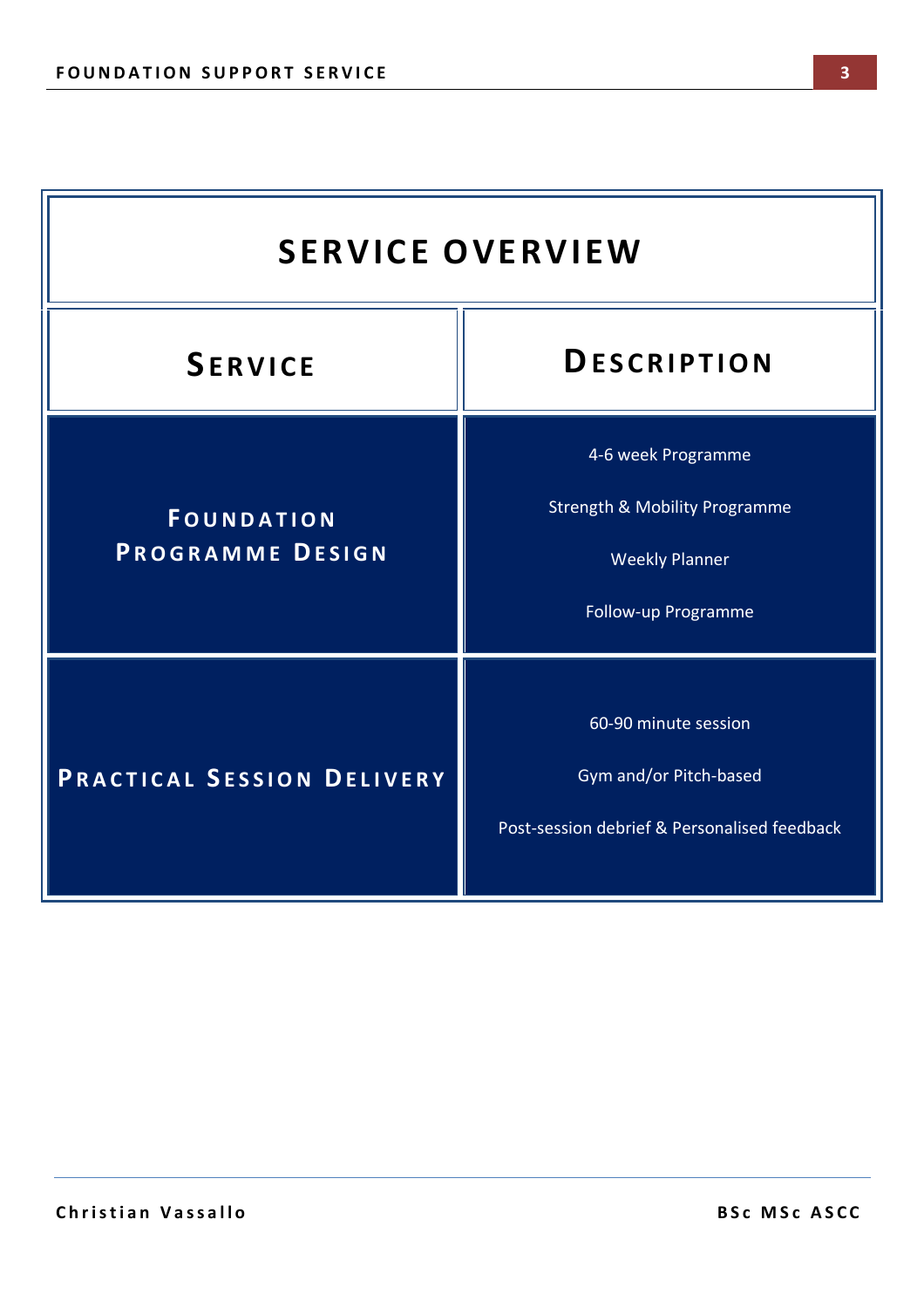## **FOUNDATION PROGRAMME DESIGN**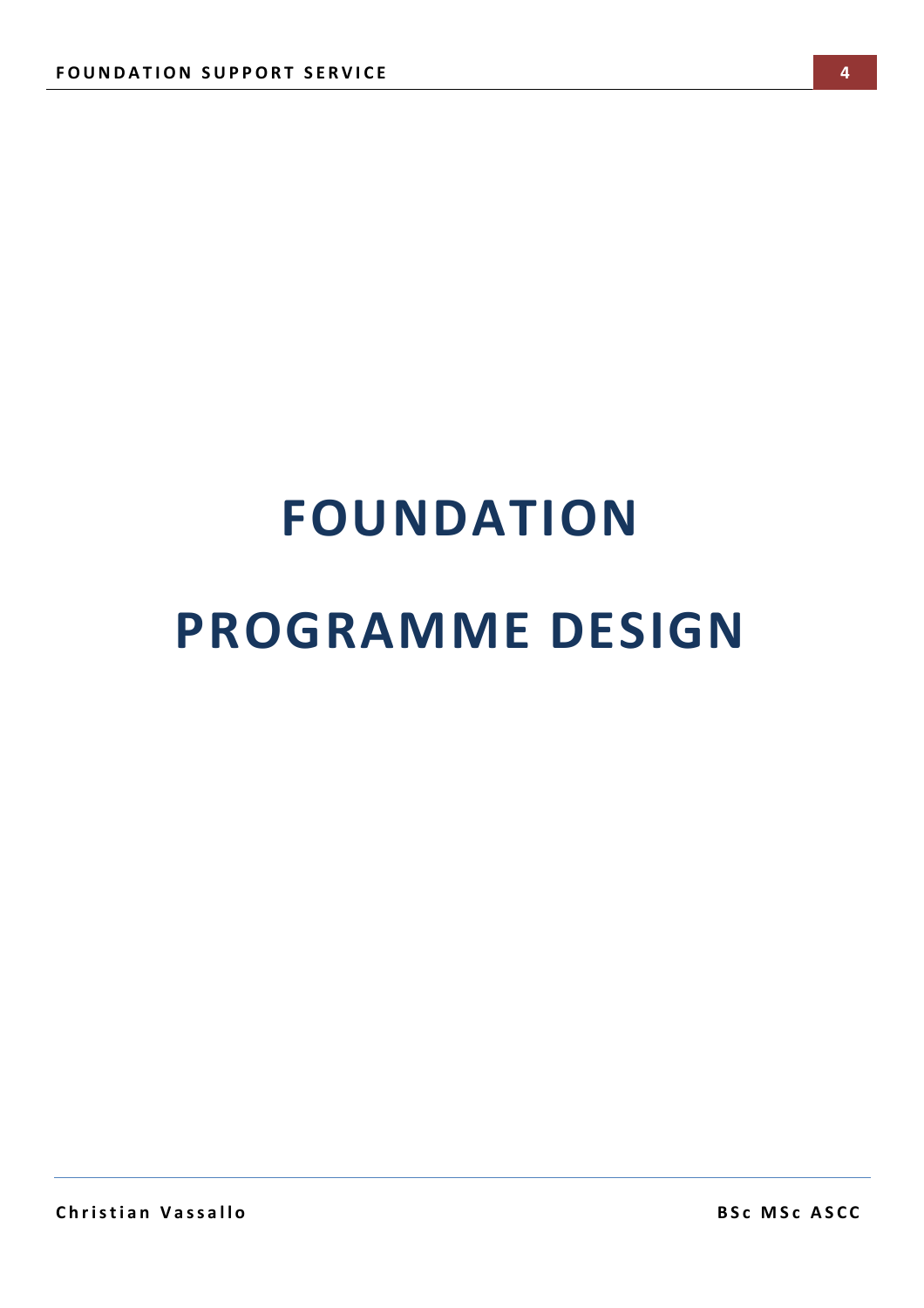| <b>FOUNDATION PROGRAMME DESIGN</b> |                                                                   |  |
|------------------------------------|-------------------------------------------------------------------|--|
|                                    | A 4-week programme is sent across electronically. The             |  |
|                                    | programme contains a breakdown of each specific session,          |  |
|                                    | which covers Strength and Mobility.                               |  |
|                                    |                                                                   |  |
|                                    | A detailed breakdown of the volume load (sets, repetitions,       |  |
|                                    | intensity) required each week is provided. Each programme         |  |
|                                    | follows the principle of progressive overload in order to ensure  |  |
| <b>SERVICE</b>                     | safe and consistent progression.                                  |  |
| <b>DESCRIPTION</b>                 |                                                                   |  |
|                                    | Video links are made accessible for smart phone, tablet and       |  |
|                                    | laptop devices so that exercise techniques are readily accessible |  |
|                                    | to serve as a prompt for unfamiliar exercises.                    |  |
|                                    |                                                                   |  |
|                                    | The athlete can now measure progress, build consistency and       |  |
|                                    | develop a mind-set of adhering to a programme with the            |  |
|                                    | purpose of achieving a specific goal.                             |  |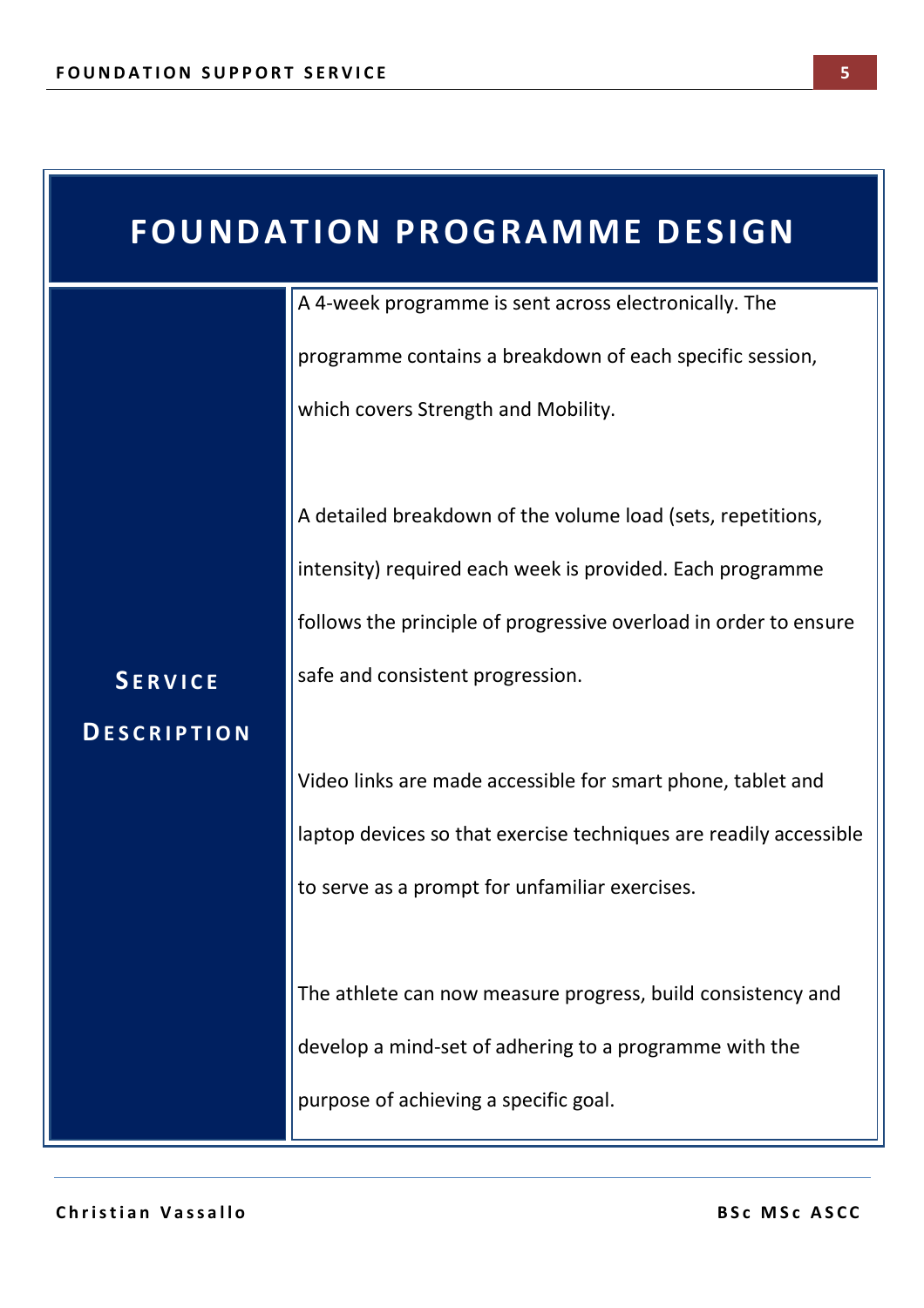| <b>FOUNDATION PROGRAMME DESIGN</b> |                                                                    |  |
|------------------------------------|--------------------------------------------------------------------|--|
| <b>COMPONENTS</b>                  | 4-week programme                                                   |  |
|                                    | 1 x 4-6 week mesocycle with progressions                           |  |
|                                    | <b>Mobility Programme</b>                                          |  |
|                                    | <b>Strength Programme</b>                                          |  |
|                                    | <b>Weekly Planner</b>                                              |  |
|                                    | <b>Personal Video links with individual exercises &amp; drills</b> |  |
|                                    | Programme run-through with detailed explanation                    |  |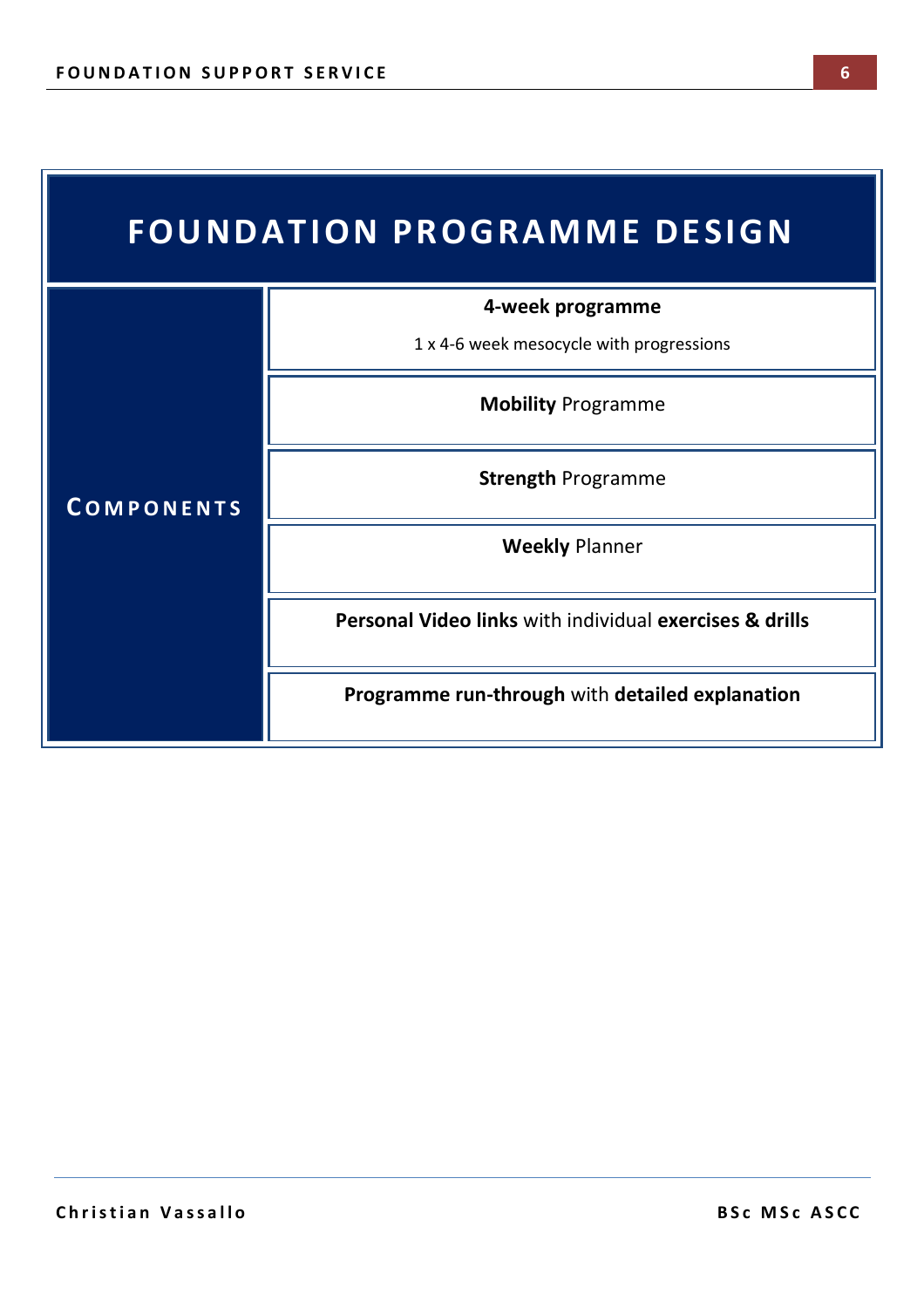# **PRACTICAL SESSSION DELIVERY**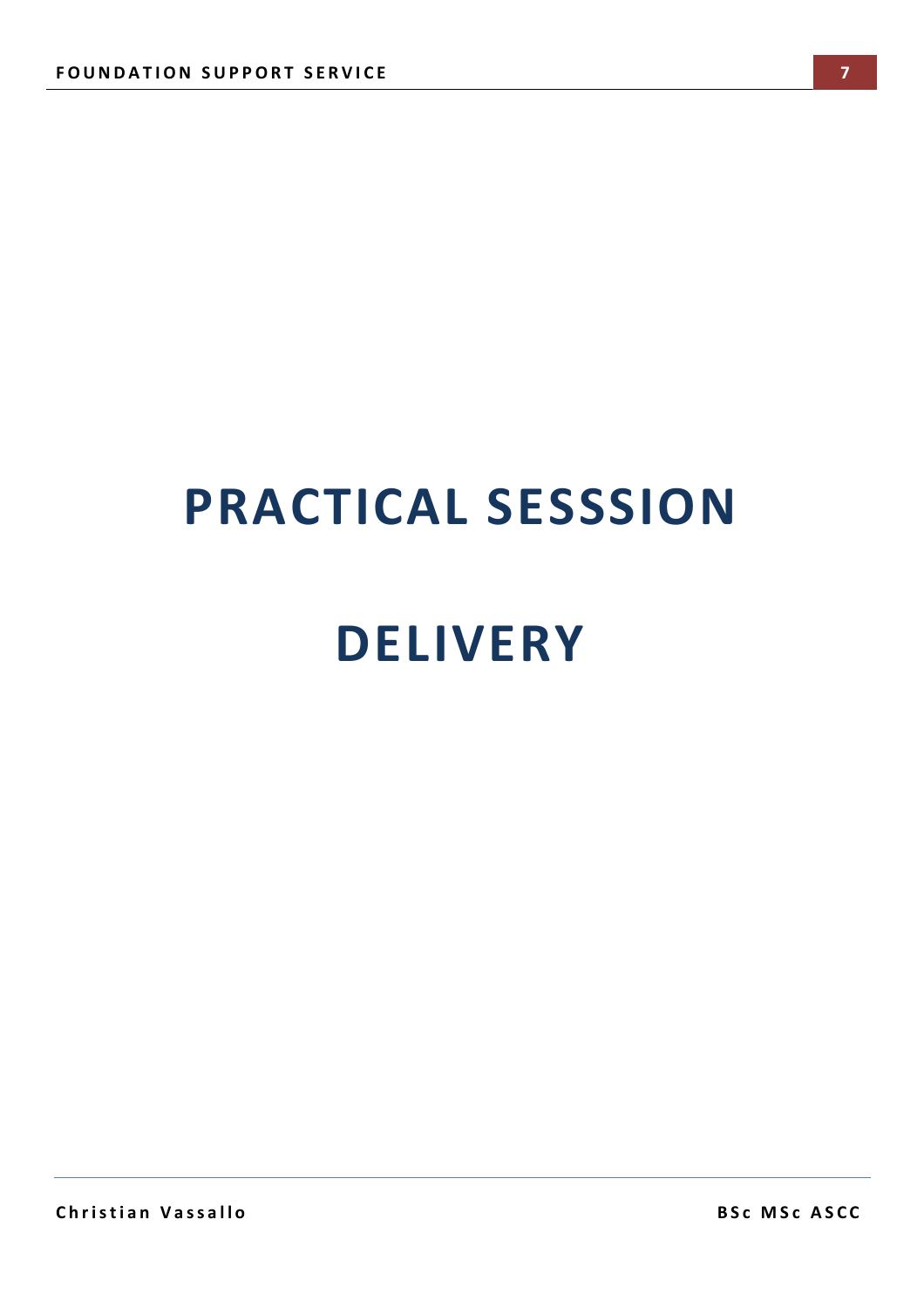| <b>PRACTICAL SESSION DELIVERY</b>    |                                                                                                                                                                                                              |  |
|--------------------------------------|--------------------------------------------------------------------------------------------------------------------------------------------------------------------------------------------------------------|--|
|                                      | Practical session delivery involves all elements of gym and pitch-<br>based work. An individually designed training programme is<br>explained, demonstrated and implemented to a high technical<br>standard. |  |
| <b>SERVICE</b><br><b>DESCRIPTION</b> | Sessions will last as long as it takes to get the intended quality<br>work done. This is estimated to last approximately 60-90<br>minutes.                                                                   |  |
|                                      | Meticulous planning goes into each session and is delivered in<br>accordance with the bespoke needs of the athlete.                                                                                          |  |
|                                      | The programme is fitted around the athlete vs. the athlete being<br>fitted into the programme.                                                                                                               |  |